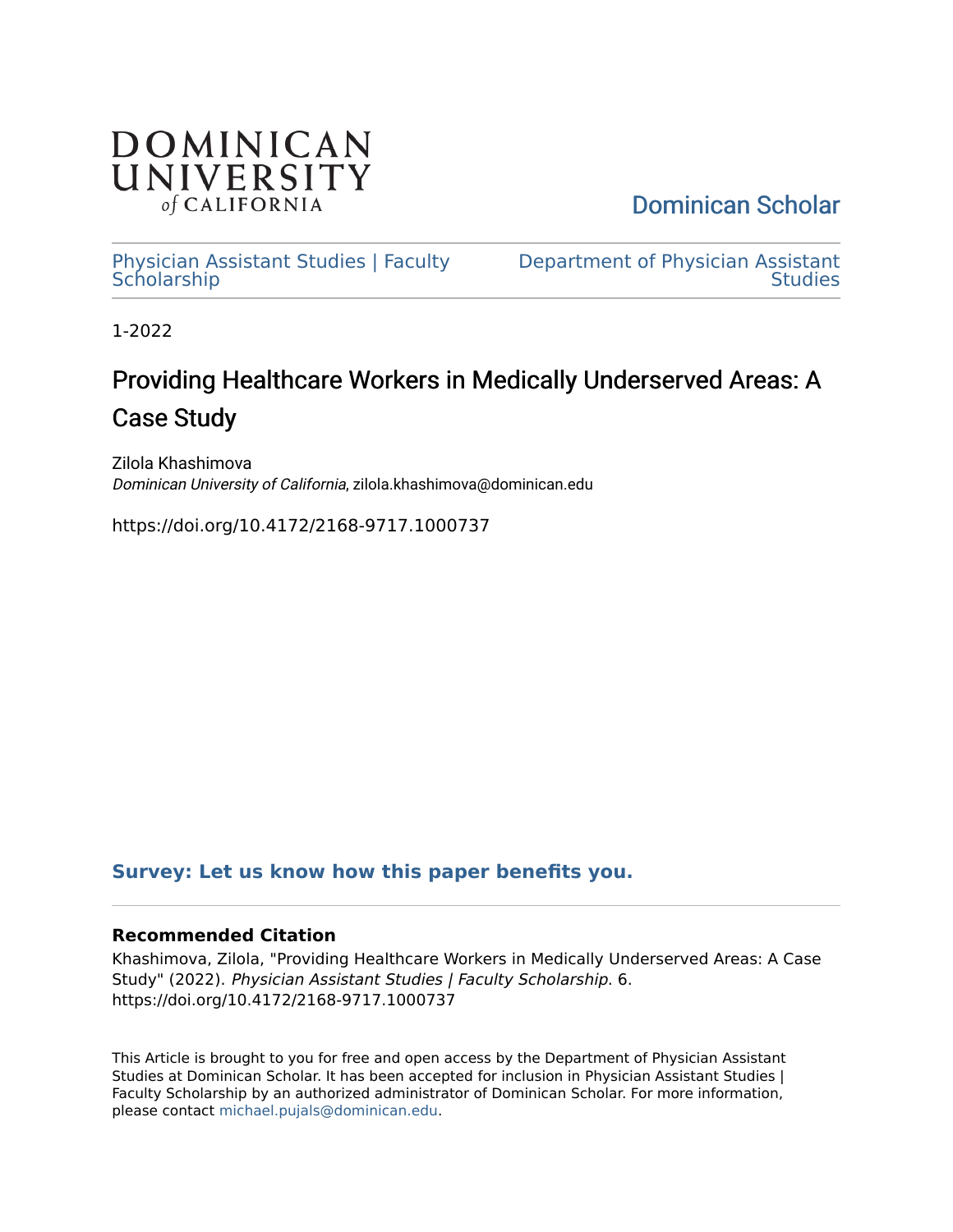

en and the search Article Open Access to the search Article Open Access to the search Article Open Access to t<br>The search Article Open Access to the search Article Open Access to the search Article Open Access to the searc

Case Report Open Access

# Providing Healthcare Workers in Medically Underserved Areas: A Case Study

#### **Zilola Khashimova\***

*Department of Obstetrics and Gynecology, Dominican University of California, USA* 

#### **Abstract**

**Introduction:** Demographic trends forecast an increasing population of aging, chronically ill patents in rural areas of the Southeastern United States. Most healthcare professionals opt to practice in or near urban areas because of higher incomes and nearness to desirable facilities. This leaves a chronic shortage of healthcare providers in rural areas where they are critically needed. A university located in one of the critically underserved areas started a program to train physician assistants with the idea that most of the students would be residents of the area and tend to stay in the area to practice after graduation.

**Purpose of study:** This study will examine if the students graduating from the physician assistant training program in a medically underserved area of the Southeastern United States practiced in the area after graduation.

**Materials and methods:** A survey was done to determine if the students who graduated in the first year of the physician assistant training program were practicing in a medically underserved area.

**Results and discussions:** The survey revealed that 58.8% of the students who responded to the survey were employed as a primary care provider, 100% of the students completed their required clerkship in the medically underserved area after graduation and 65.6% are practicing in the area two years after graduation from the program.

**Conclusion:** From this case study, it can be inferred that one option for community leaders and concerned citizens interested in increasing the number of healthcare providers in medically underserved areas is to implement programs to offer training for local residents to become primary healthcare providers. The programs will train residents who will tend to remain in the area to practice and provide critically needed primary healthcare providers.

**Keywords:** Medically underserved area; Physician assistant; Healthcare provider; Healthcare training; Rural; Chronically ill; Aging

#### **Introduction**

Francis Marion University is a regional university and one of thirteen state assisted universities in South Carolina. The university is near the city of Florence in the northeastern section of the state known as the Pee Dee region. It enrolls about 4,000 students, 96 percent of them are from South Carolina. The university offers majors in the Collage of Liberal Arts, School of Business, School of Education, and the School of Health Sciences [1].

The leadership of Francis Marion University is committed to offering educational opportunities to attract students who want to obtain a quality education that will lead into a productive career. At the same time, the university leadership is committed to providing services to the region [2].

Francis Marion University recognized that the changing demographic factors of the nation and the region directly affect the types and availability of careers for graduating students and the services the region will require. A major trend in the demographics of the area is the ageing of the population [3]. The United States Census bureau estimates that between now and 2050, the United States will experience considerable growth in its older population [4]. In 2050, the population aged 65 and over is projected to be 83.7 million, almost double its estimated population in 2012 [4]. University leaders gaged this would have a profound impact on healthcare services in the future and the need for health care providers. Because of better health care, technology, better living conditions, and better nutrition; the ageing population is expected to be in better health than comparable generations of the past, but conversely,

more health care is forecasted to be needed mainly because with increasing age, invariably more health problems ensue [4].

The region is influenced by another demographic trend: health disparities between rural and urban populations. Rural populations in the United States have worse health outcomes than urban populations. Rural residents have higher rates of smoking, adolescent pregnancy, chronic disease (e.g. ischemic heart disease, chronic obstructive pulmonary disease, obesity), and mental illness. They also have higher mortality rates among children and young adults. Rural residents have higher risk profiles; for example, on average, rural residents are older and have lower education and income levels. Thus, although the overall proportion of people living in rural areas is decreasing, rural areas have a higher proportion of vulnerable populations [2]. Rural communities will continue to need improved access to health care. According to 2010 U.S. Census data, 19.3% of the total population lives in rural areas [5], where only 8.9% of physicians practice [2]. Accordingly, the overall shortage of primary care physicians in the United States is more

**\*Corresponding author:** Zilola Khashimova, Department of Obstetrics and Gynecology, Dominican University of California, USA, E-mail: zilola.khashimova@ dominican.edu

**Received:** 03-Jan-2022, Manuscript No. jcmhe-22-56881; **Editor assigned:** 05- Jan-2022, PreQC No. jcmhe-22-56881 (PQ); **Reviewed:** 19-Jan-2022, QC No. jcmhe-22-56881; **Revised:** 24-Jan-2022, Manuscript No. jcmhe-22-56881 (R); **Published:** 31-Jan-2022, **DOI:** 10.4172/2168-9717.1000737

**Citation:** Khashimova Z (2022) Providing Healthcare Workers in Medically Underserved Areas: A Case Study J Comm Med Health Educ 12:737.

**Copyright:** © 2022 Khashimova Z. This is an open-access article distributed under the terms of the Creative Commons Attribution License, which permits unrestricted use, distribution, and reproduction in any medium, provided the original author and source are credited.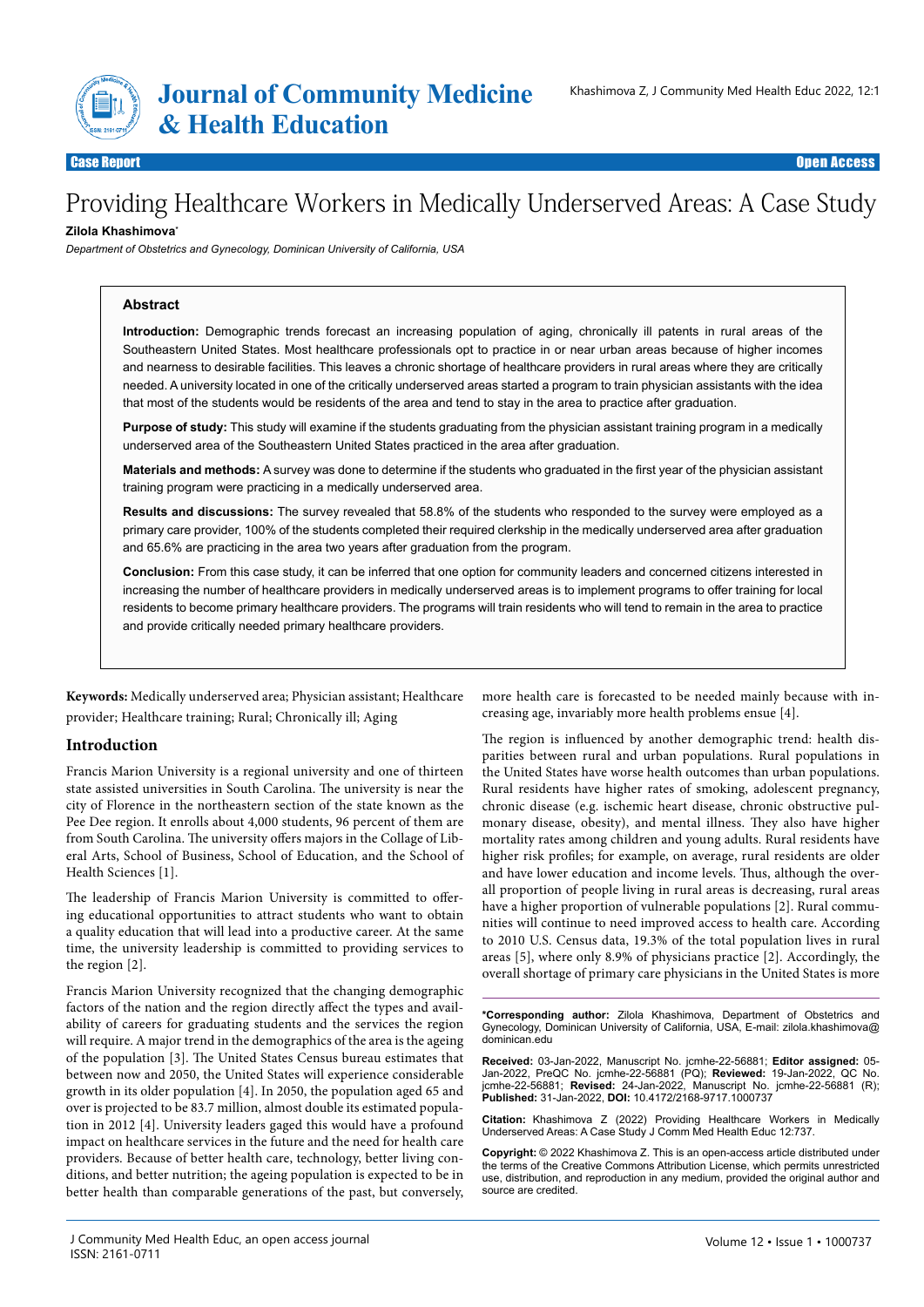pronounced in rural areas. As of 2010, there were approximately 84 primary care physicians per 100,000 people in urban areas, but in rural areas, there were only 68 per 100,000 people. Nationwide in 2004, there was one primary care physician for every 1,321 persons; in contrast, in rural areas, there was one primary care physician for every 1,810 persons [2]. However, in some states like South Carolina, rural areas are worse off than nationwide rural statistics would indicate. For example, Saluda County only has six primary care physicians, while Charleston County has 880 primary care physicians. This creates a primary care physician to population ratio per 10,000 population of 3.0 for Saluda County and 22.6 for Charleston County [6].

In the Center for Disease Control's Morbidity and Mortality Weekly Report from January 13, 2017, research on the five leading causes of death in rural America (cancer, chronic lower respiratory disease, heart disease, stroke, and unintentional injury) shows that many of these "potentially excess" deaths may have been prevented with better access to health care [7]. For South Carolina in 2015, there were approximately 7,400 "potentially excess" deaths among the five leading causes of death. Of these, 49.6% deaths were among rural South Carolina residents [6]. The annual South Carolina County Health Rankings consistently show that residents in South Carolina's rural counties fare worse than those in urban ones on both health outcomes and health factors. Age adjusted mortality in rural counties is also worse than in urban counties. That means that even when the overall age of the population is accounted for, people in rural communities are dying at a faster rate each year [8].

South Carolina is made up of several regions. The northeastern corner of South Carolina where the university is located is known as the Pee Dee region and is composed of twelve counties. All these counties are classified as rural by the United States Department of Agriculture Business and Industry Loan Program definition. Most of these counties are listed by the United States Department of Agriculture as low education, low employment, and persistent poverty counties [9]. Most of the counties are listed at or near the bottom of the County Health Rankings in health outcomes and health factors [8]. This region is chronically short of primary care physicians creating a situation where the residents of the region do not have adequate access to primary care physicians [10]. The Association of American Medical Colleges predicts a growing shortage of physicians in the current decade with 45,000 too few primary care physicians by 2030 [11], and to compound the current 30% shortage of primary care physicians, fewer than 10% of medical students are choosing to become primary care practitioners upon graduation with most graduates electing to specialize and not provide primary care [2].

University leaders saw the impact these demographic trends were having in its region and were determined to meet the region's needs. The university opened a new Master of Physician Assistants Training program to its first class of students in 2016. Research has shown that physician assistants tend to practice in the areas near their hometown and near where they attended school [12,13]. When Physician Assistants practice in rural areas, they are more likely to practice in primary care specialties and are often the usual care providers for patients with chronic conditions. They provide care that is cost effective, safe and increase access to care. The positive effect of PAs on rural health has been demonstrated in extensive studies [14]. By offering the physician assistant educational program in the local Pee Dee region, more physician assistants should be available to practice in the area and provide medical care in the underserved region [15].

Physician assistants are medical professionals who are nationally certi-

fied and state licensed to practice medicine with physician supervision. All physician assistants are graduates of an accredited physician assistant educational program. Physician assistants obtain medical histories, conduct physical examinations, diagnose, and treat illnesses, prescribe medication, order, and interpret lab tests, perform procedures, assist in surgery, provide patient education and counseling, and make rounds in hospitals and nursing homes. All these duties, normally done by the physician, the physician assistant can perform and give the physician more time to see patients. Also, in contrast to physicians who attend medical school for four years and residency for a minimum of three years, physician assistants can be trained in a much shorter time, usually two to three years. Also, the tuition cost is considerably less than for a physician [16]. Many students who are interested in the health care field decide against becoming doctors because of the long time commitment to study and train four years of medical school after college and a minimum of three years of residency training, and the high cost – average cost of \$ 53,212 for just the first year [17].

 There are currently 847 physician assistants practicing in the state of South Carolina and in 2014 there were only 7.8 primary care physicians per 10,000 populations in South Carolina [5]. Within the twelve county Pee Dee regions, there are 138 physician assistants practicing, with 108 in three counties. The other counties have only a handful of physician assistants, and two counties do not have any practicing physician assistants [11]. In the region, 44% of the adult population has been diagnosed with hypertension, fifteen percent of the adult population has been diagnosed with diabetes, and 65% of the adult population is overweight or obese. Also, in the region, 55% of the adult population has less than a high school education and 36% of the households have an income of less than \$ 25,000. The low income, rural population demographics have been shown to have higher rates of mental health problems and depression [11].

Francis Marion University received \$ 357,000 in fiscal years 2014 and 2015 from the state of South Carolina appropriations to study the need for the physician assistant training program and develop the requirements and budget for the program. After approval of the state legislature, the program was appropriated \$ 500,000 of state funding recurring for 5 years. The remainder of the funding for the program was obtained from students' tuition [3]. The program accepted its first students in the fall of 2016 and the first students graduated in 2018.

#### **Purpose of study**

This study will examine if the students graduating from the physician assistant (Table 1) training program in a medically underserved area of the Southeastern United States practiced in the area after graduation.

| Metric                                                                                                    | Value |
|-----------------------------------------------------------------------------------------------------------|-------|
| Percentage of graduating students employed after 1 year                                                   | 100.0 |
| Percentage of graduating students employed in primary<br>care after 1 year                                | 58.8  |
| Percentage of graduating students who completed clerk-<br>ship in a MUA                                   | 100.0 |
| Percentage of graduating students who completed more<br>than half of clerkship in MUA                     | 87.0  |
| Percentage of graduating students employed as a prima-<br>ry care provider in the local MUA after 2 years | 65.6  |

**Table 1:** Metrics of first Physician Assistant (PA) graduating class at Francis